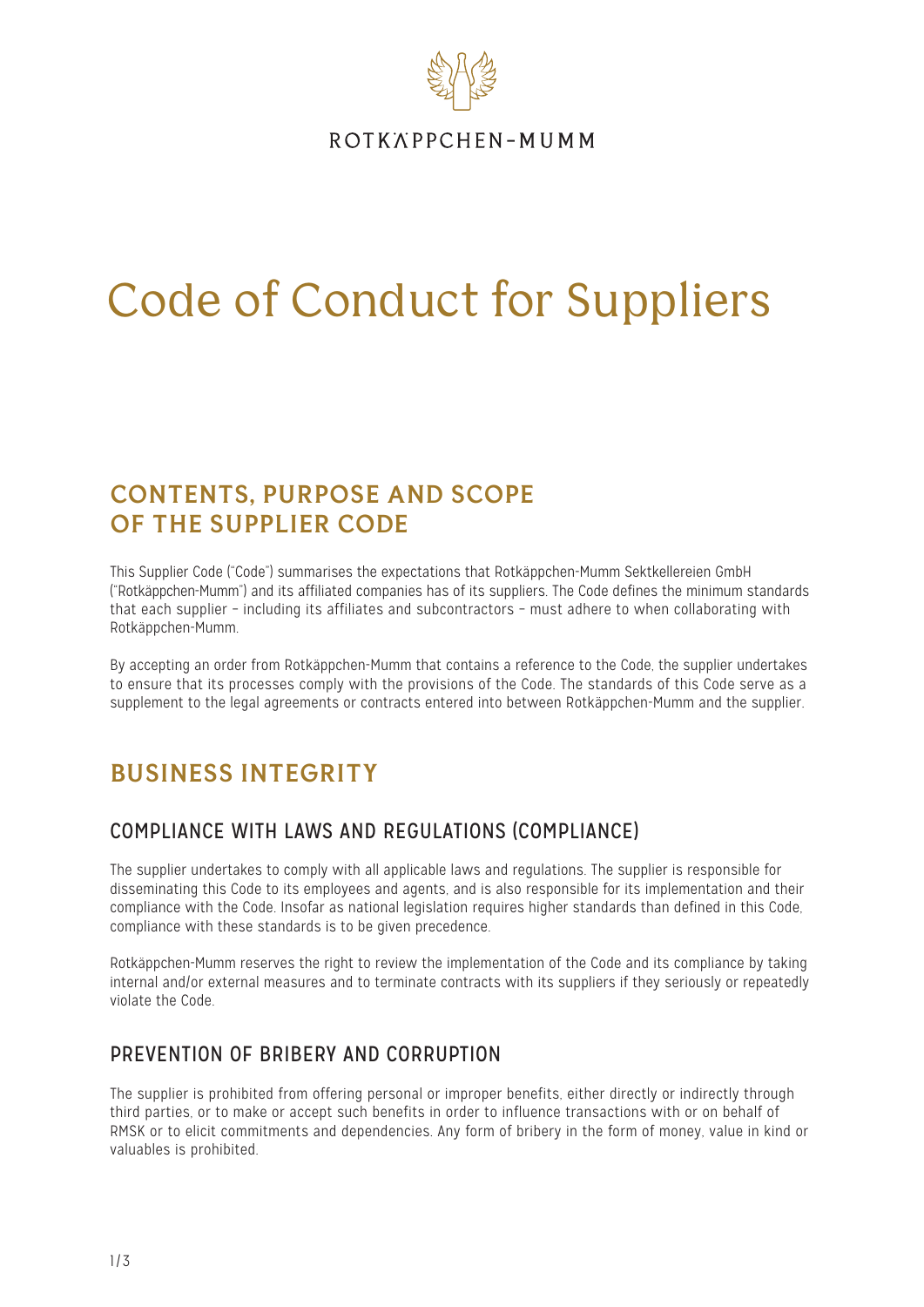Gifts, entertainment and other favours proffered by the supplier must be reasonable and not be suitable for influencing a business decision made by the recipient or impairing his judgement. Only those services are to be regarded as appropriate that are in accordance with the tenets of courtesy or kindness, and which take the form of standard business practice and are socially acceptable. Generally, an upper limit of approx. 50.00 (fifty) euros is acceptable.

## FREE AND FAIR COMPETITION

The supplier commits to free and undistorted competition and compliance with all national and supranational competition laws. The supplier shall maintain a good relationship with other companies, and one that is characterised by fair competition.

## CONFLICTS OF INTEREST

The supplier shall immediately disclose to Rotkäppchen-Mumm any economic or family connections that are likely to create a conflict of interest as soon as they become known.

## COMMUNICATION AND DATA PROTECTION

The supplier shall supply all relevant information to Rotkäppchen-Mumm in a timely and accurate manner, and in accordance with the legal requirements.

The supplier shall make suitable arrangements to treat information pertaining to the business relationship with Rotkäppchen-Mumm confidentially and shall only disclose such information to third parties after the prior, express consent of Rotkäppchen-Mumm.

# **ETHICAL BEHAVIOUR AND WORKING CONDITIONS**

## GENERAL PROHIBITION ON DISCRIMINATION

The supplier shall treat all people equally and accept their differences. Specifically, the supplier shall not tolerate discrimination based on ethnicity, skin colour, language, religion or belief, political or trade union affiliation, gender, sexual orientation, age or disability.

The employment, promotion and remuneration of supplier's employees and the award of contracts to sub-contractors shall take place solely on the basis of objective and performance-related criteria.

#### PROTECTION AGAINST WORKPLACE MISCONDUCT AND RESPECT FOR PRIVACY

The supplier guarantees that no mental, physical or sexual coercion, or other disparaging treatment, punishment, verbal abuse or threats of such behaviour by managers, other employees or third parties takes place in the workplace.

The supplier shall respect the privacy of its employees.

## PROHIBITION OF FORCED AND CHILD LABOUR

The supplier shall neither use forced labour nor benefit from it. Forced labour includes all forms of debt bondage, corporal punishment, arrest, surveillance measures and withholding of identification documents and passports, and threats of such behaviour.